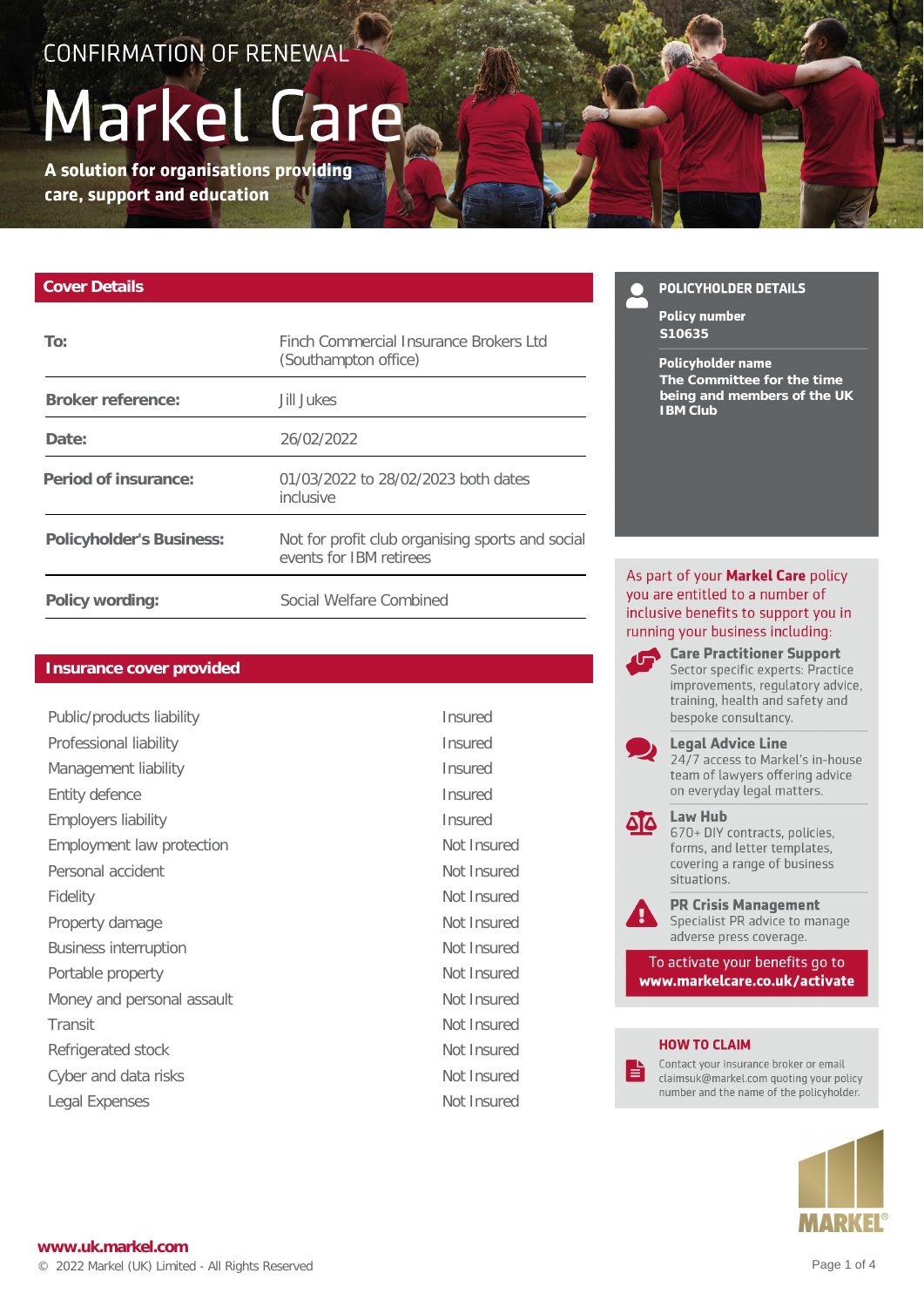An endorsement amends the cover provided by the standard policy wording. Please read each endorsement carefully and if you have any queries as to their meaning or effect on the policy cover please contact us.

| W06400     | Excluding claims brought by creditors                    |
|------------|----------------------------------------------------------|
| 100508_WSW | Amended limit - investigation costs inner limit (Entity) |
| W08100     | Restated period of insurance (management liability)      |
| 100179     | AOC Costs inclusive for abuse                            |
| 100510_WSW | Coronavirus (COVID-19)                                   |
| 100497_WSW | Amended limit - investigation costs inner limit (D&O)    |

For endorsement wordings see separate attachment.

#### **Premium**

| Total premium excluding Employers liability | £ 1,253.60 | $+$ IPT @ 12 % |  |
|---------------------------------------------|------------|----------------|--|
| Employers liability premium                 | f 995.00   | + IPT @ 12 %   |  |
| Total premium                               | £ 2,248.60 | $+$ IPT @ 12 % |  |

## Public/products liability

**Limit:** £ 5,000,000

(Public liability; the most we will pay for any one claim/costs and expenses in addition. Products liability; the most we will pay in total during the period of insurance/cost and expenses in addition)

UK Excess **E** 250 in respect of third party property damage

(the first amount of any claim for which you are responsible)

**Jurisdiction:** U.K.

(territories where claims can be brought against you. In respect of 'public liability' the wrongful act giving rise to the claim must occur within the United Kingdom; for 'products' it can occur anywhere in the world providing the product is supplied from within the United Kingdom)

## Professional liability

**Limit:** £ 500,000

(the most we will pay in total during the period of insurance including cost and expenses)

UK Excess **a**  $\overline{250}$ 

(the first amount of any claim for which you are responsible)

**Jurisdiction:** U.K.

(territories where claims can be brought against you; the wrongful act giving rise to the claim can occur anywhere in the world)

**Retroactive date:** (As per policy wording and/or endorsements)

(Fraud or dishonest acts committed prior to this date are not covered)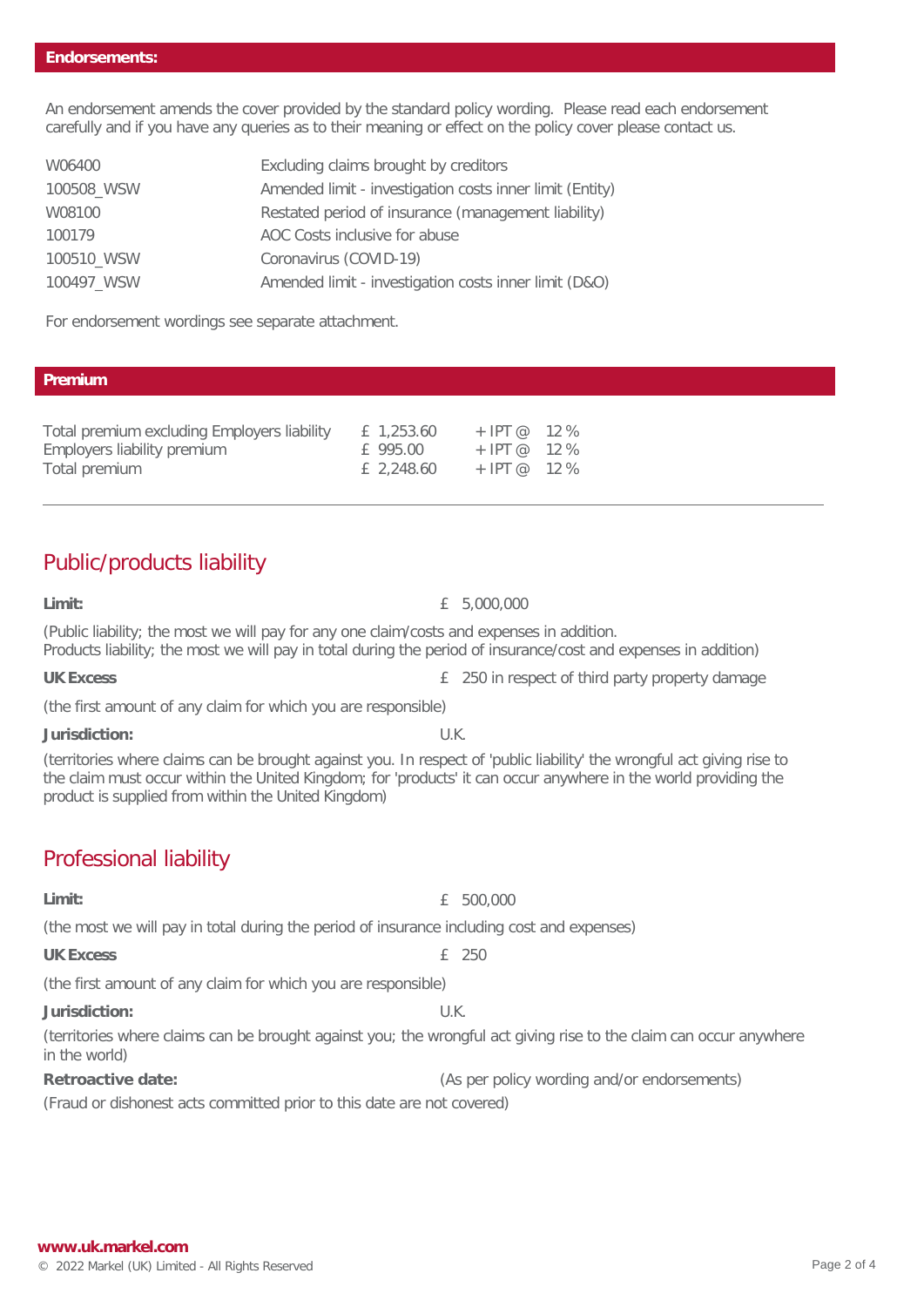## Management liability

| Limit:                                                                                                                              | 500,000<br>£                     |  |  |
|-------------------------------------------------------------------------------------------------------------------------------------|----------------------------------|--|--|
| (the most we will pay in total during the period of insurance including cost and expenses)                                          |                                  |  |  |
| <b>UK Excess</b>                                                                                                                    | £ 0                              |  |  |
| Jurisdiction:                                                                                                                       | U.K.                             |  |  |
| (territories where claims can be brought against you; the wrongful act giving rise to the claim can occur anywhere<br>in the world) |                                  |  |  |
| <b>Entity defence</b>                                                                                                               |                                  |  |  |
| Limit:                                                                                                                              | 500,000<br>£                     |  |  |
| (the most we will pay in total during the period of insurance including cost and expenses)                                          |                                  |  |  |
| <b>UK Excess</b>                                                                                                                    | 1,000 (investigations only)<br>£ |  |  |
| (the first amount of any claim for which you are responsible)                                                                       |                                  |  |  |
| Jurisdiction:                                                                                                                       | U.K.                             |  |  |
| (territories where claims can be brought against you; the wrongful act giving rise to the claim can occur anywhere<br>in the world) |                                  |  |  |
| <b>Employers liability</b>                                                                                                          |                                  |  |  |

**Limit:** £ 10,000,000

(the most we will pay for any one claim including cost and expenses)

**Jurisdiction:** U.K.

(territories where claims can be brought against you. The injury giving rise to the claim must occur within the United Kingdom or whilst the employee is temporarily outside the United Kingdom)

## Please note:

Our quotation assumes that (prior to commencement of cover) there are no changes in circumstance which would cause you to amend the information you have given us including any answers given to questions in a proposal form or to any specific questions we have asked.

If there are changes prior to inception of cover and you fail to tell us this may cause your claim not to be paid or reduce the amount payable or we may treat the policy as though it never existed.

Should you wish to discuss our terms, please do not hesitate to contact your insurance broker.